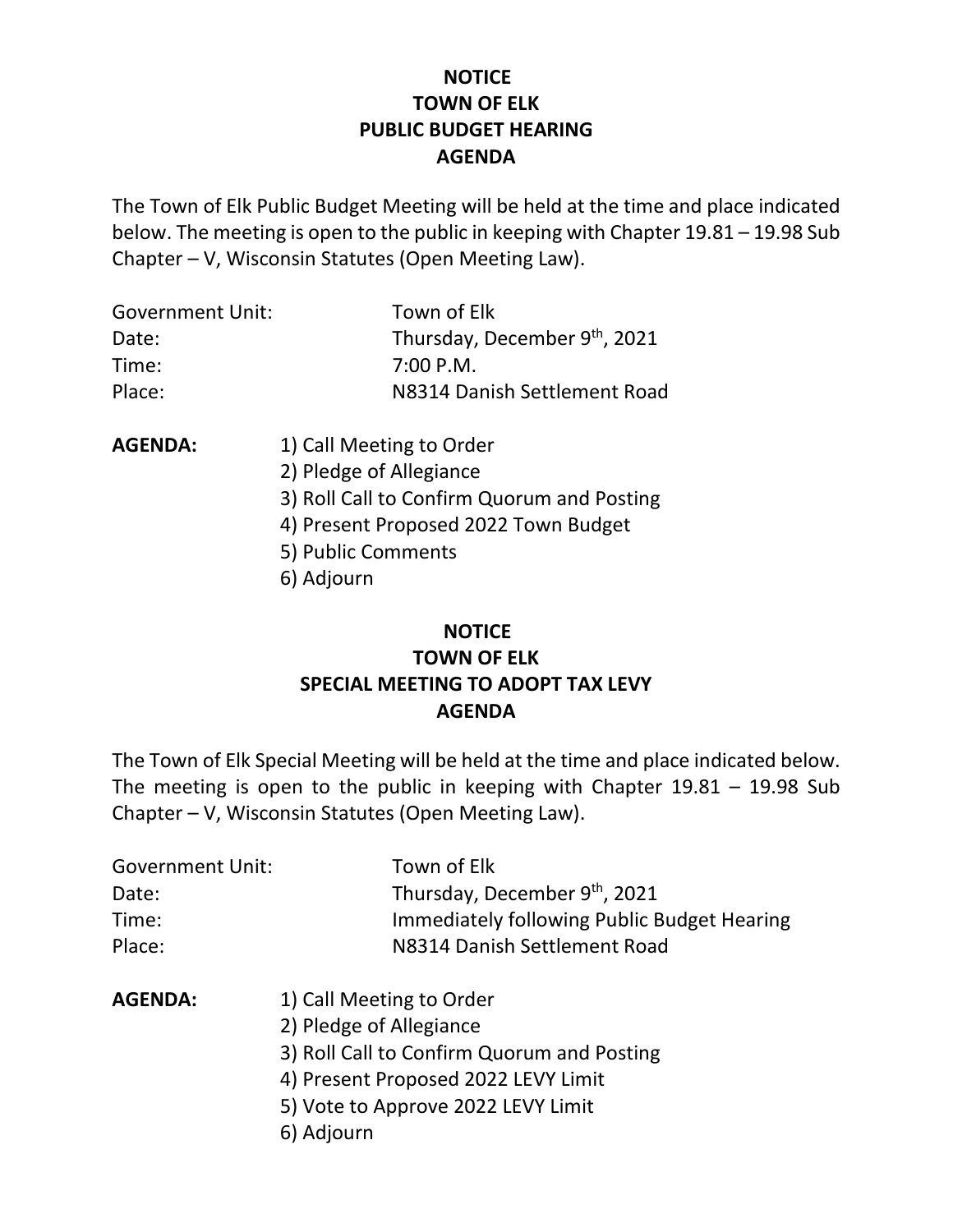# **NOTICE TOWN OF ELK MONTHLY BOARD MEETING AGENDA**

The Town of Elk Monthly Board Meeting will be held at the time and place indicated below. The meeting is open to the public in keeping with Chapter 19.81 – 19.98 Sub Chapter – V, Wisconsin Statutes (Open Meeting Law).

| Town of Elk<br>Thursday, December 9th, 2021<br><b>Immediately following Special LEVY Meeting</b><br>N8314 Danish Settlement Road                                                                                                                                                                                                                                                                                                                                                                                                                                                               |
|------------------------------------------------------------------------------------------------------------------------------------------------------------------------------------------------------------------------------------------------------------------------------------------------------------------------------------------------------------------------------------------------------------------------------------------------------------------------------------------------------------------------------------------------------------------------------------------------|
| 1) Call Meeting to Order<br>2) Pledge of Allegiance<br>3) Roll Call to Confirm Quorum and Posting<br>4) Approve Minutes from November 4th, 2021<br><b>Budget Planning Meeting</b><br>5) Approval of Minutes of November 11 <sup>th</sup> , 2021<br><b>Town Board Meeting</b><br>6) Financial Report<br>7) Public Comments<br>8) Approve Vouchers<br>9) Town Hall Update<br>11) Review Ambulance and Fire Protection Budgets<br>12) Approve Budget for Town of Elk<br>13) Revise Open Records Policy<br>14) Discuss Hours and Wages for Holidays<br>15) WTA Town Advocacy Council Optional Dues |
|                                                                                                                                                                                                                                                                                                                                                                                                                                                                                                                                                                                                |

16) Mail

**ADJOURN**

Tom Frane, Chairman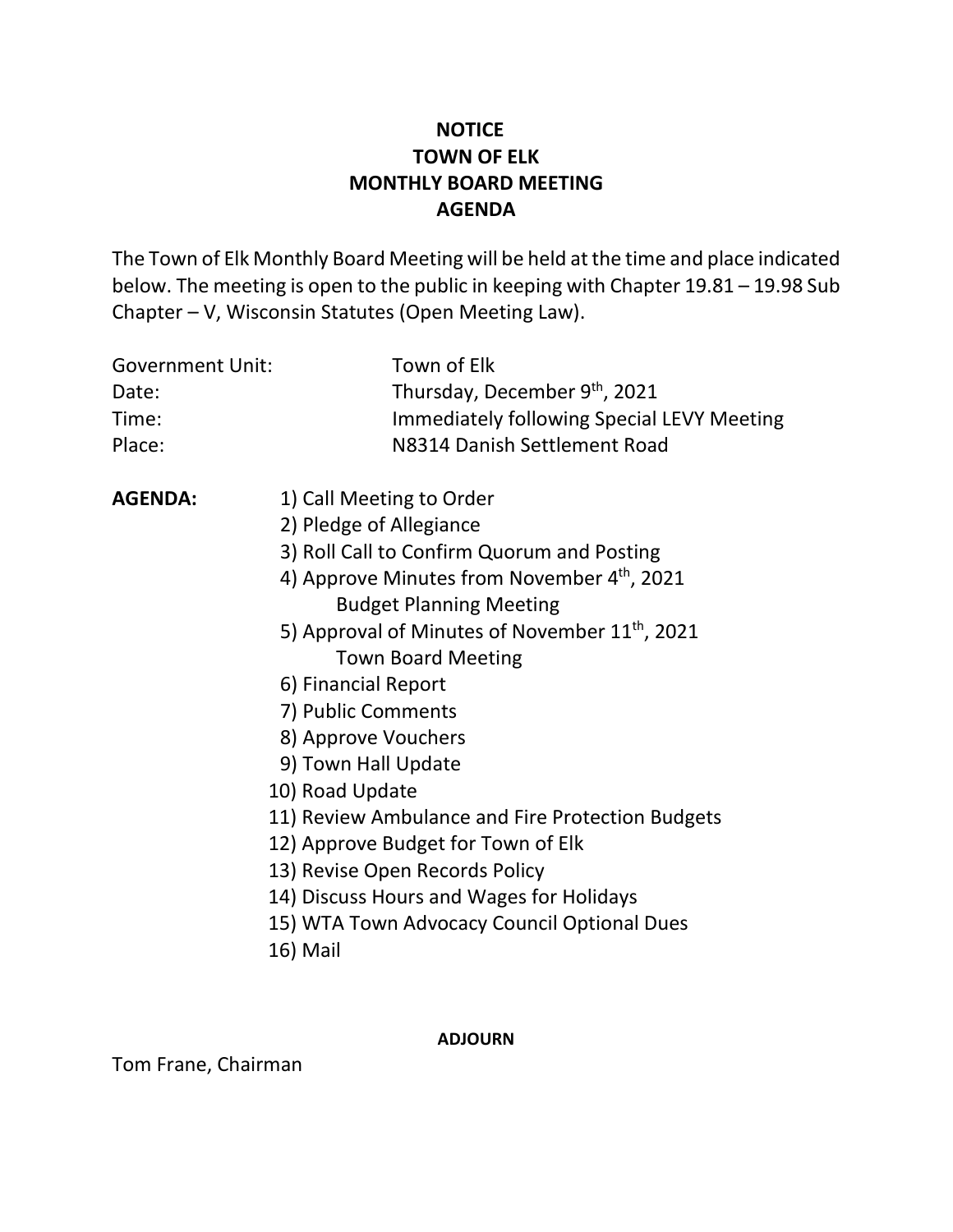# **TOWN OF ELK**

# **PUBLIC BUDGET HEARING MINUTES**

# **DECEMBER 9, 2021**

### **ELK TOWN HALL**

Present: Tom Frane Jeanie Heizler

 Tyler Weber Joe Neerdaels Laurie Hansen

Meeting called to order by Tom Frane at 7:00 p.m.

The Pledge of Allegiance was led by Joe. Roll call was held to confirm a quorum and posting.

Tom reviewed the proposed 2022 Budget and explained how the 2022 budget has been developed. Tom also answered questions during Public Comments.

Tom adjourned the meeting at 7:30 p.m.

Respectfully submitted:

Laurie Hansen, Interim Clerk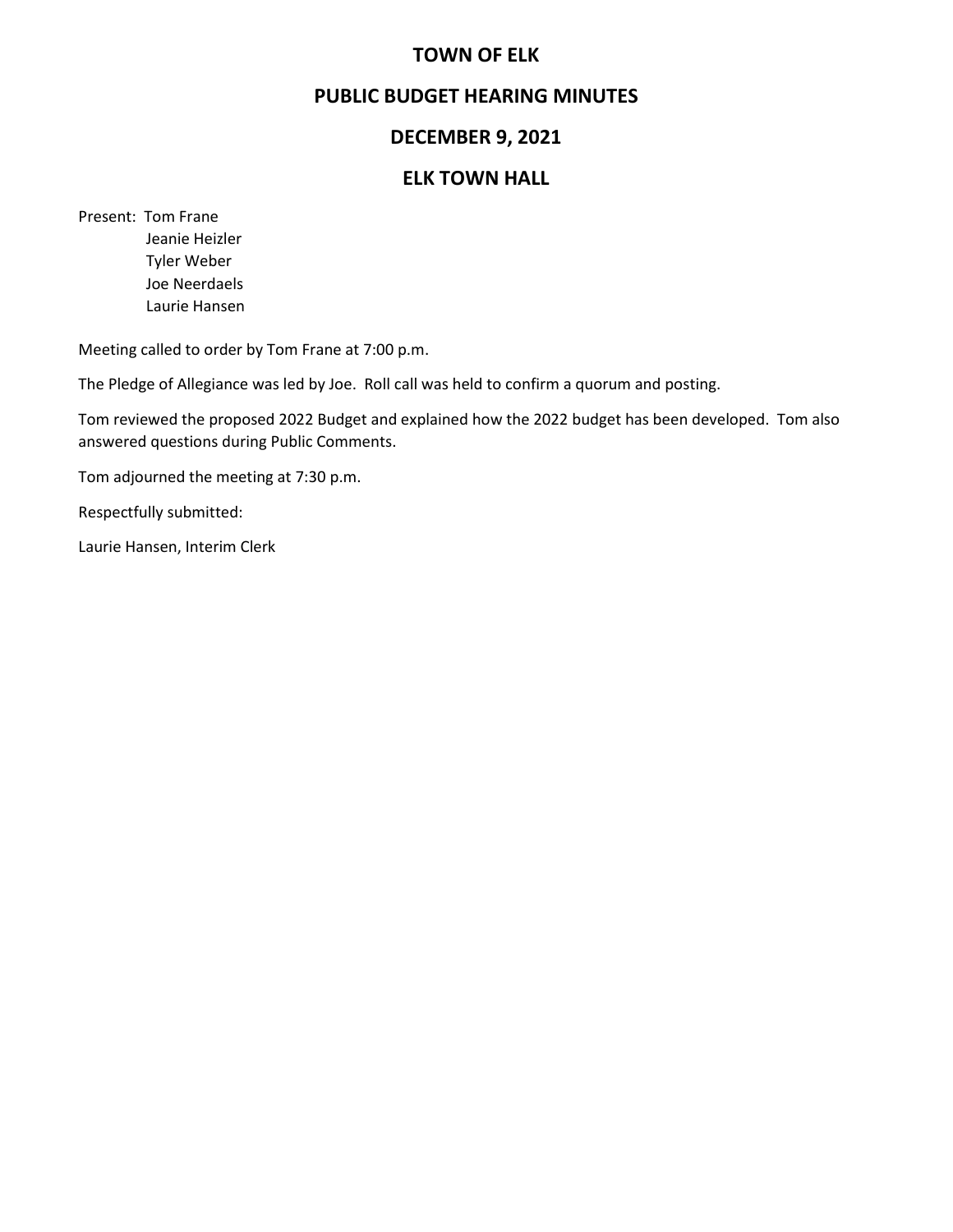#### **TOWN OF ELK**

# **SPECIAL MEETING TO ADOPT TAX LEVY**

#### **DECEMBER 9, 2021**

# **ELK TOWN HALL**

Present: Tom Frane Jeanie Heizler Tyler Weber Joe Neerdaels Laurie Hansen

Meeting called to order by Tom Frane at 7:30 p.m.

The Pledge of Allegiance and Roll Call were deferred as they were completed at the earlier meeting.

Tom reviewed the proposed 2022 Levy limit. Tom recommended that the levy remain the same as 2021. Raising the levy was not considered due to additional tax income from the omitted taxes that were assessed last year and the adequate balance in our reserves.

It was moved and seconded to adopt the tax levy. Motion passed.

Tom adjourned the meeting at 7:33 p.m.

Respectfully submitted:

Laurie Hansen, Interim Clerk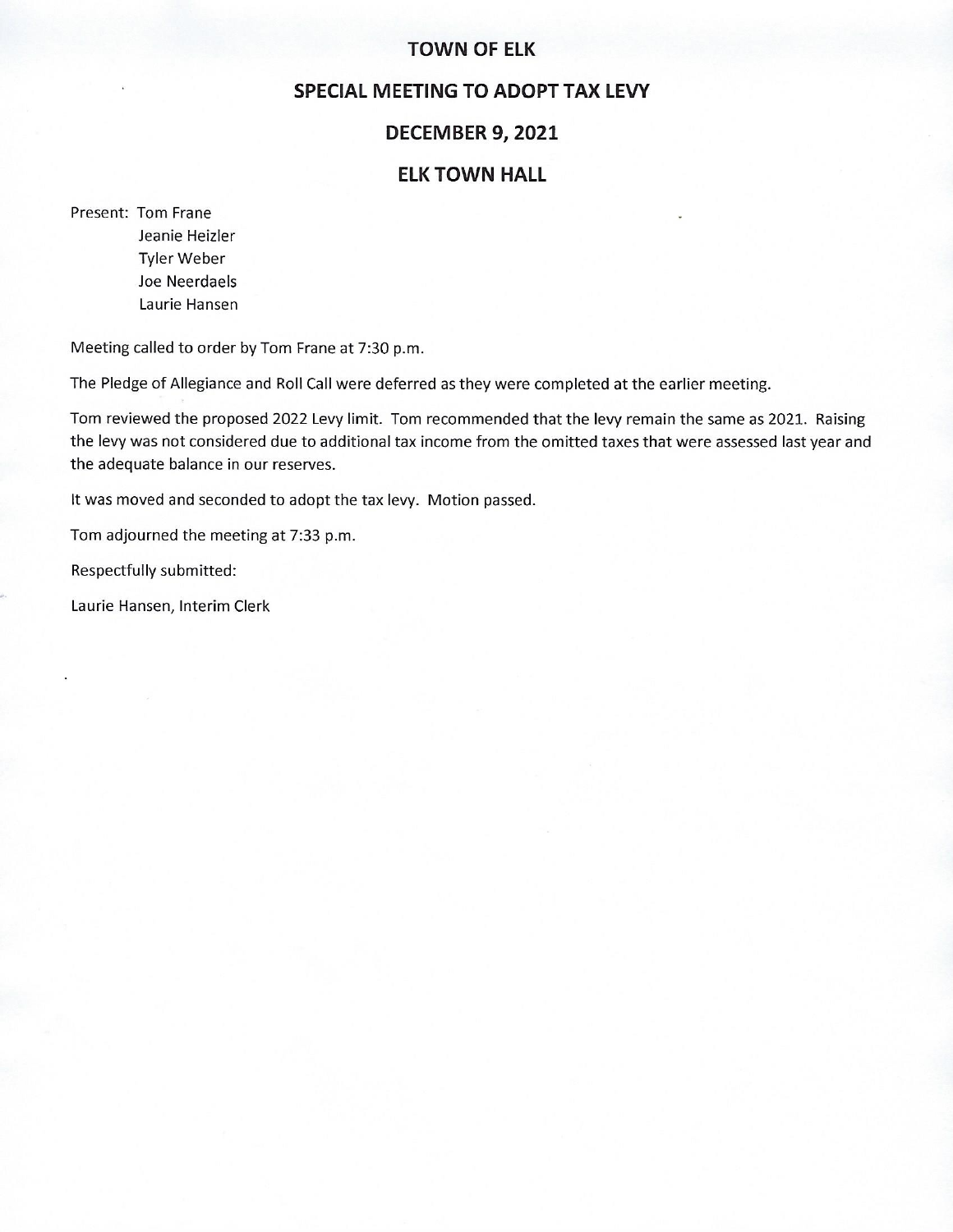# **TOWN OF ELK**

# **MONTHLY BOARD MEETING**

# **DECEMBER 9, 2021**

# **ELK TOWN HALL**

Present: Tom Frane Jeanie Heizler Tyler Weber Joe Neerdaels Laurie Hansen

Meeting called to order by Tom Frane at 7:33 p.m.

The Pledge of Allegiance and Roll Call were deferred as they were completed at the earlier meeting.

**Approve Minutes:** The Board reviewed the minutes of the November 4th Budget Planning Meeting and the November 11<sup>th</sup> Town Board Meeting. Motion was made and seconded to approve both minutes. Motion passed.

**Financial Report:** Joe reviewed the financial report showing a November beginning balance of \$737,847.01. After the November payments and income, the November 30 balance was \$724,913.26. Joe also reported that he had established two new funds, Roads & Bridges and American Rescue Plan Act (ARPA), but had not funded either. Joe reported that one of the Town's Certificate of Deposit (CD) was set to expire on December 22, 2021 and that he considered transferring those funds to the two new funds. After discussion, it was decided that the abovementioned CD should be rolled over and funding for the two new funds would happen at a later date.

**Public Comments:** There were no public comments received.

**Approval of Voucher:** The Board reviewed the voucher for December. Motion was made and seconded to approve the voucher in the amount of \$26,873.91. Motion passed.

**Town Hall Update:** Jeanie reported that the Linda Heizler, the new cleaning person, has thoroughly cleaned the kitchen and unused items have been discarded and after the holidays she would work on replacing the carpet in the entry. Jeanie added that the rental agreement for the use of one Sunday a month by a religious group expires December 31, 2021, but they have indicated that they wish to continue. A new contract will be provided to them.

**Road Update:** Tyler reported that he had received many "thank you" messages for snow plowing.\*\*\*\*\*\* Tyler also reported that there is a grant that the County that would offer 50% of the cost of the culvert replacement needed on Island Drive (on Soo Lake). Tyler also spoke with Joe Baratka who referred us to the County's engineer. Tyler added we would probably receive the grant as it would be the first time the Town had applied for it.

**Ambulance and Fire Protection Budget Review:** Tom reviewed the 2022 budgets for both organizations. The Fire Department contract for 2022 is \$24,434.64, payable quarterly. The Ambulance Service contract is \$24,146.27, payable quarterly.

**Approval of Town of Elk 2022 Budget:** It was moved and seconded to approve the 2022 Town of Elk Budget. Motion passed.

**Revise Open Records Policy:** Tom reported that the Open Records Policy should be updated to include an additional item listing the preference for using the Records Request Form. Revisions will be reviewed for approval at the January meeting. Discussion followed on posting the minutes of Town of Elk meetings after they were approved by the Board and possible changes in posting locations. More information will be presented to the Board at the January meeting.